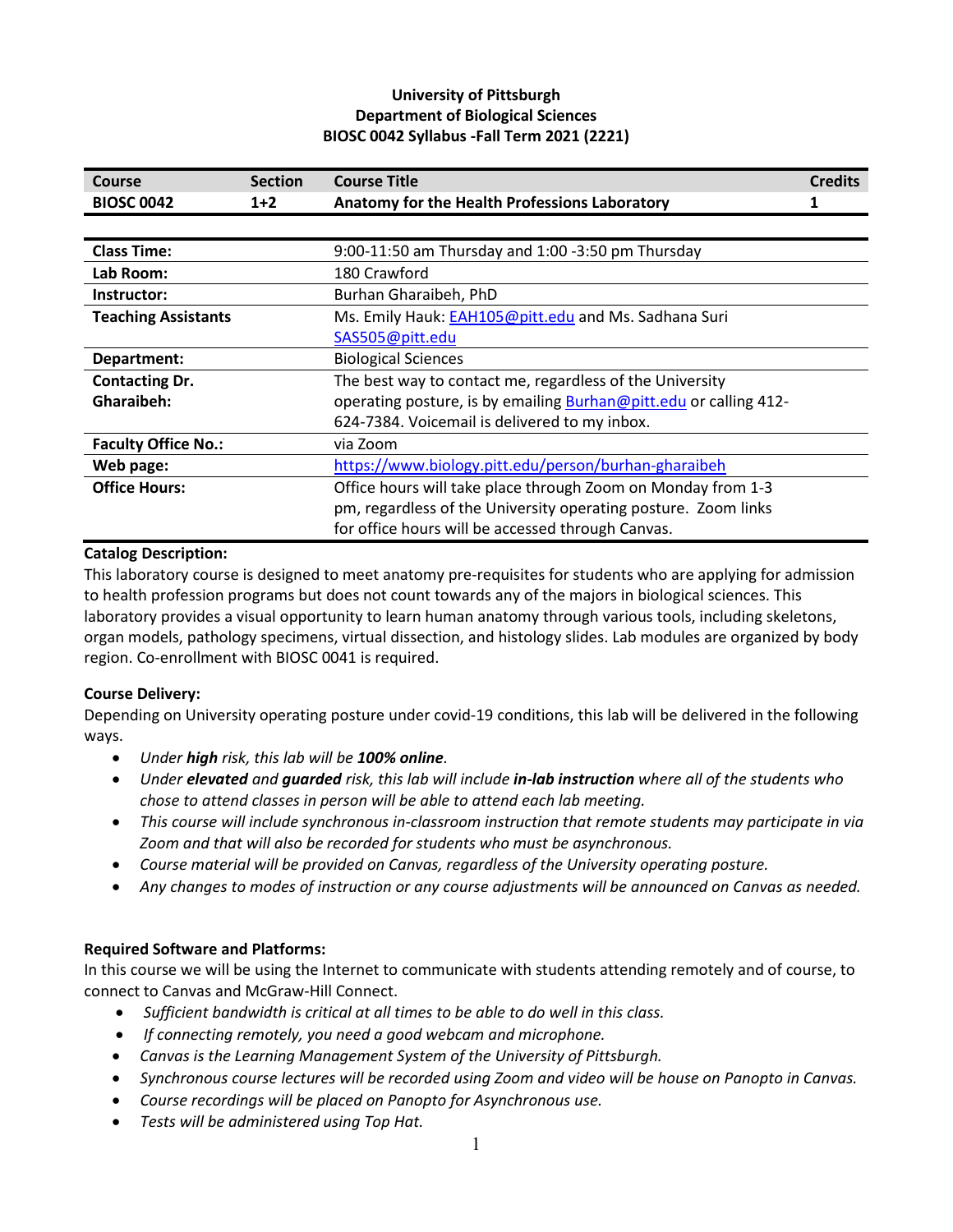• *You will be able to access all of these platforms for the course through Canvas.*

# **Teaching Methods:**

Depending on University operating posture under covid-19 conditions, this course will be delivered in the following ways.

- *Under elevated and guarded risk, this course will include in-lab instruction that remote students may participate in via Zoom and that will also be recorded.*
- *The classroom is large enough that all students may attend each class meeting.*
- *Under high risk, this course will be 100% online with Zoom meetings during class time that will be recorded.*
- *Changes to modes of instruction and course adjustments will be announced on Canvas as needed.*

## **Course Content:**

- *This course includes short introductory lecture format and online resources obtained from McGraw-Hill and are connected through Canvas to the publisher's Connect website.*
- *The lectures will be provided in PowerPoint presentations that are placed on Canvas.*
- *Online quizzes will be administered using online using McGraw-Hill Connect.*
- *Assessment of the mastery of the material will be accomplished through 2 lab exams that are proctored remotely by TopHat. Exams are NOT open book. The questions are written by Dr. Gharaibeh for the purpose of the test and they are not found online. Answers will not be found on Chegg, Quizlet, etc. You are expected to adhere to high standards of integrity and be proctored by the system which does not allow tabs or multiple browsers and logins.*
- *Other online delivery will be given almost weekly by Connect, 3D4Medical App and other means.*
- *The seconds and final lab examination will be given during the week before the finals. Nov 19, 2020. The date will be confirmed during the semester.*

## **Teaching Assistants:**

TBA

**Assignments are due in paper at the end of the lab**. Please scan the sheets and upload them into the assigned area Canvas. Use apps such as Office Lens and Scanner to take *pictures in color* and make PDF files.

**Lab Quizzes are assigned online** and are due midnight of the assigned date or 11:59 pm to avoid confusion with 12:00 noon.

**Required Textbook:** Lab material will be covered by a lab manual (Wise) and via Canvas access to your lecture textbook. Other material might be provided ad hoc via Canvas. Models and dissections used in lab will have pertinent keys made available in the lab room.

Bundled textbooks for lecture and lab are Human Anatomy 5th Edition by Kenneth Saladin (eBook or eTextbook would also work). ISBN: 9781260215175 and Human Anatomy Lab Manual by Eric Wise. Publisher: McGraw-Hill. Books may be purchased from campus bookstore or other sources. McGraw-Hill Connect may be purchased separately by a credit card. See Canvas for instructions.

**Teaching Methods:** This lab will complement the course lectures and will include some PowerPoint presentation format and online resources through the Blackboard website. You will work in lab in groups of 3-4 students to examine specimens, models, perform dissections, examine microscopic slides and perform other tasks as shown by Dr. Gharaibeh. Assessment of the mastery of the material will be accomplished through practical lab exams, quizzes and successful completion of the assignments.

**Learning Outcomes:** This lab course was designed to complement the human anatomy lecture (BIOSC 0041). By the end of this semester, a successful student should:

1. Learn the names and functions of anatomical structures studied in the lab.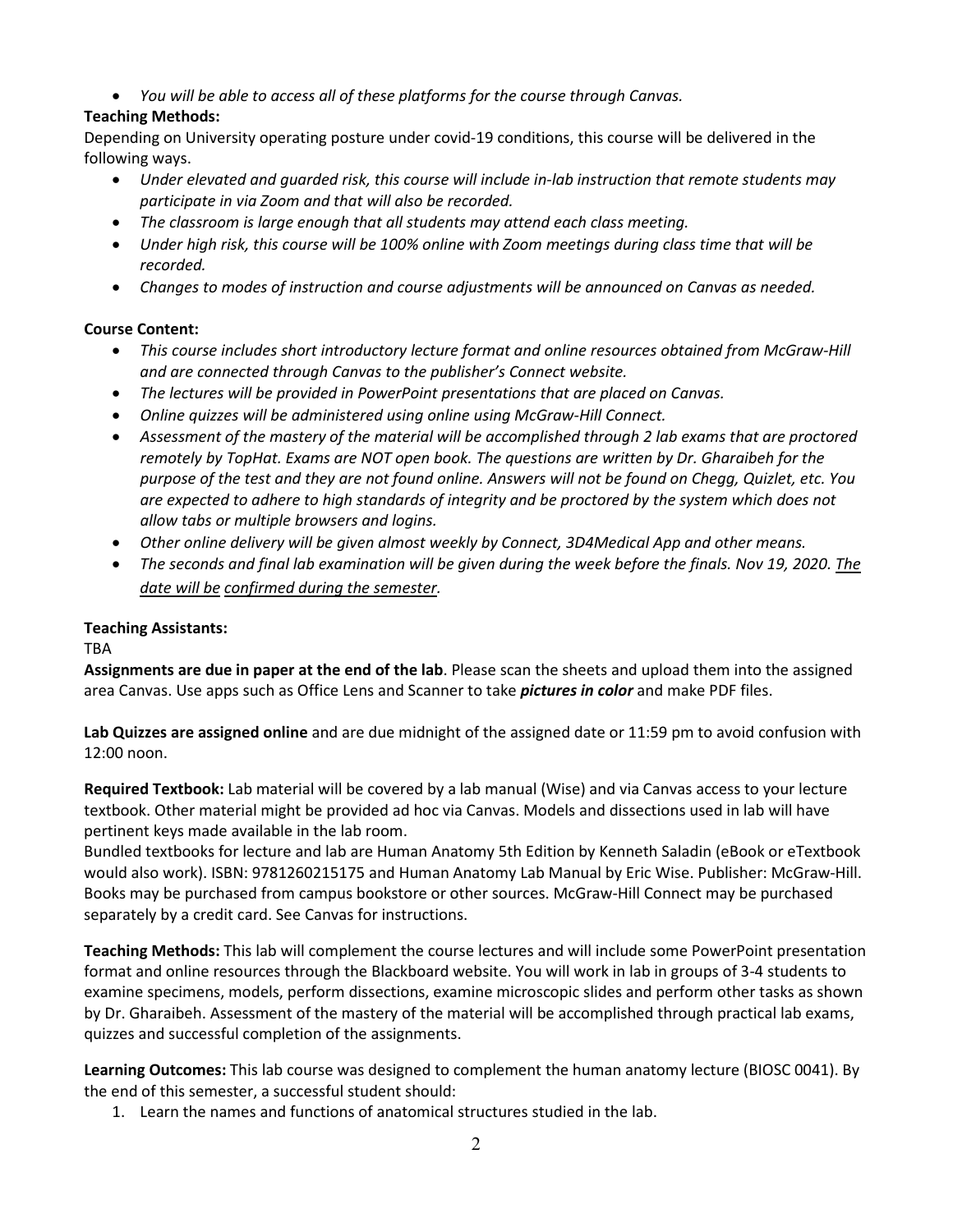- 2. Learn the proper use of a microscope and examine histological make up of human organs
- 3. Understand how organ systems work together by understanding their anatomy and function.
- 4. Understand and apply the clinical relevance of anatomic structure
- 5. Understand how imbalances in homeostasis and pathological conditions create disease.
- 6. Demonstrate ability to work in a team and communicate with peers using anatomical terminology and technical language used in biomedical fields.

### **Lab Course Policies:**

- **1. Assessment:** Student success will be evaluated based on retention of material, participation in class discussion, and integration of their knowledge to currently published relevant papers.
- **2. Cell Phones:** Please turn your cell phones off before class and remove all ear buds. If your phone rings or I see you texting, I will ask you to leave the lecture hall. If you expect an important call, please make sure you excuse yourself before phone rings.
- **3. Academic Integrity:** Cheating/plagiarism will not be tolerated. Students suspected of violating the University.
- **4. Conduct:** Students, who in the opinion of the instructor, exhibit unprofessional, inappropriate and/or disruptive behavior in the classroom, will be dismissed from the class or lab. Re-admission to class will only occur upon the written recommendation of the Department. Cell phones should be turned off during class. Any form of cheating in the exam, copying, or collaboration in the term paper will be dealt with seriously. A student, who cheats will receive a grade of zero for that exam. Any repeat episode of cheating will result in an F grade for the course. Please read the Academic Integrity Code in the University guidelines on academic integrity.
- **5. E-Mail Communication:** Each student is issued a University e-mail address (username@pitt.edu) upon admittance. This e-mail address may be used by the University for official communication with students. Students are expected to read e-mail sent to this account on a regular basis. Failure to read and react to University communications in a timely manner does not absolve the student from knowing and complying with the content of the communications. The University provides an e-mail forwarding service that allows students to read their e-mail via other service providers (e.g., Gmail, Hotmail, and Yahoo). Students that choose to forward their e-mail from their pitt.edu address to another address do so at their own risk. If email is lost because of forwarding, it does not absolve the student from responding to official communications sent to their University e-mail address. To forward e-mail sent to your University account, go to http://accounts.pitt.edu, log into your account, click on Edit Forwarding Addresses, and follow the instructions on the page. Be sure to log out of your account when you have finished. (For the full E-mail Communication Policy, go to www.bc.pitt.edu/policies/policy/09/09-10-01.html).

### **Academic Policies**

### **Academic Integrity**

Students in this course will be expected to comply with the University of Pittsburgh's Policy on Academic [Integrity.](http://www.cfo.pitt.edu/policies/policy/02/02-03-02.html) Any student suspected of violating this obligation for any reason during the semester will be required to participate in the procedural process, initiated at the instructor level, as outlined in the University Guidelines on Academic Integrity. This may include, but is not limited to, the confiscation of the examination of any individual suspected of violating University Policy. Furthermore, no student may bring any unauthorized materials to an exam, including dictionaries and programmable calculators.

To learn more about Academic Integrity, visit the [Academic Integrity Guide](https://pitt.libguides.com/academicintegrity/) for an overview of the topic. For hands-on practice, complete th[e Understanding and Avoiding Plagiarism tutorial.](https://pitt.libguides.com/academicintegrity/plagiarism)

### **Turnitin**

Students agree that by taking this course all required papers will be subject to submission for textual similarity review to Turnitin (via Canvas) for the detection of plagiarism. All submitted papers will be included as source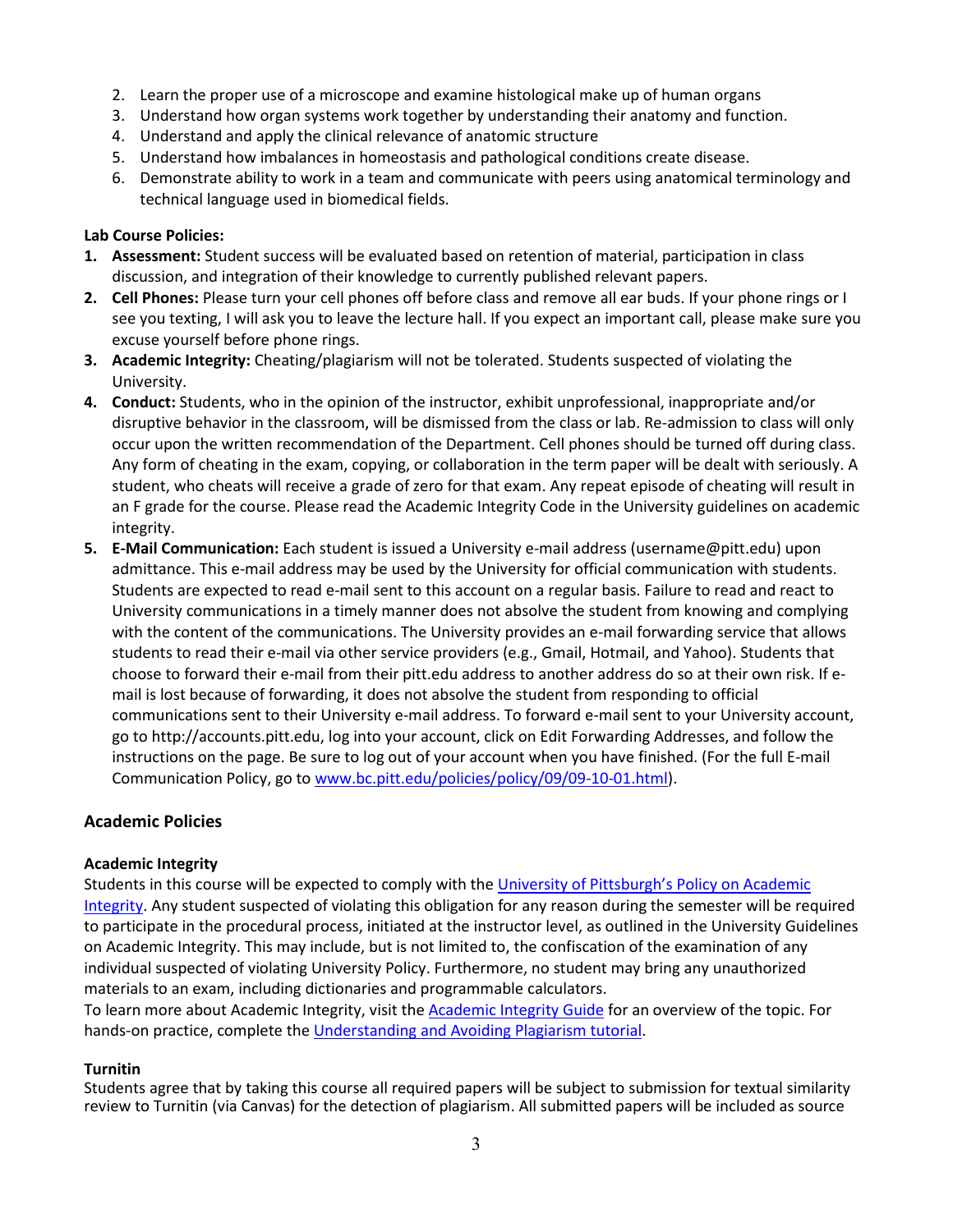documents in the Turnitin reference database solely for the purpose of detecting plagiarism of such papers. Use of Turnitin page service is subject to the Usage Policy and Privacy Pledge posted on the Turnitin site.

### **Disability Services**

If you have a disability for which you are or may be requesting an accommodation, you are encouraged to contact both your instructor and [Disability Resources and Services](https://www.studentaffairs.pitt.edu/drs/) (DRS), 140 William Pitt Union, (412) 648-7890, drsrecep@pitt.edu, (412) 228-5347 for P3 ASL users, as early as possible in the term. DRS will verify your disability and determine reasonable accommodations for this course.

#### **Health and Safety Statement**

Our class is in Crawford 180. You will need to enter through the Langley Lobby, and you will need to scan your Pitt ID at the concierge station and be wearing a mask in order to enter the building. You will enter the classroom from the corridor and then you'll exit the lab from the exit door at the back of the room.

This semester, we continue to face unique challenges regarding COVID risk mitigation safety protocols. In order to participate in the hands-on component of BIOSC 0042, students must wear a mask (face covering) that completely covers the nose and mouth at all times while working in the lab.

If you forget to bring a mask when coming to class, we have disposable masks available for students to use in the lobby and probably in the classroom near the white board. We have a box of masks near the LCD panel in lab and we have lots of gloves.

As a reminder, the University requires that everyone wears a mask in class. This issue is University policy and I follow campus directive very carefully. I know it might be inconvenient, but the University requires that we all wear masks to stay safe. If you aren't willing to wear a mask, you will receive a grading penalty for not following safety protocols and I will need to contact the Student Conduct office. It is a lot of paperwork and records. There is no need for that. Just wear a mask.

#### **Accessibility**

The Canvas LMS platform was built using the most modern HTML and CSS technologies, and is committed to W3C's Web Accessibility Initiative an[d Section 508](https://www.section508.gov/) guidelines. Specific details regarding individual feature [compliance](https://community.canvaslms.com/t5/Accessibility/Accessibility-within-Canvas/ba-p/261501) are documented and updated regularly.

#### **Diversity and Inclusion**

The University of Pittsburgh does not tolerate any form of discrimination, harassment, or retaliation based on disability, race, color, religion, national origin, ancestry, genetic information, marital status, familial status, sex, age, sexual orientation, veteran status or gender identity or other factors as stated in the University's Title IX policy. The University is committed to taking prompt action to end a hostile environment that interferes with the University's mission. For more information about policies, procedures, and practices, see: [https://www.diversity.pitt.edu/civil-rights-title-ix-compliance/policies-procedures-and-practices.](https://www.diversity.pitt.edu/civil-rights-title-ix-compliance/policies-procedures-and-practices) I ask that everyone in the class strive to help ensure that other members of this class can learn in a supportive and respectful environment. If there are instances of the aforementioned issues, please contact the Title IX Coordinator, by calling 412-648-7860, or e-mailing titleixcoordinator@pitt.edu. Reports can also be filed online: [https://www.diversity.pitt.edu/make-report/report-form.](https://www.diversity.pitt.edu/make-report/report-form) You may also choose to report this to a faculty/staff member; they are required to communicate this to the University's Office of Diversity and Inclusion. If you wish to maintain complete confidentiality, you may also contact the University Counseling Center (412-648-7930).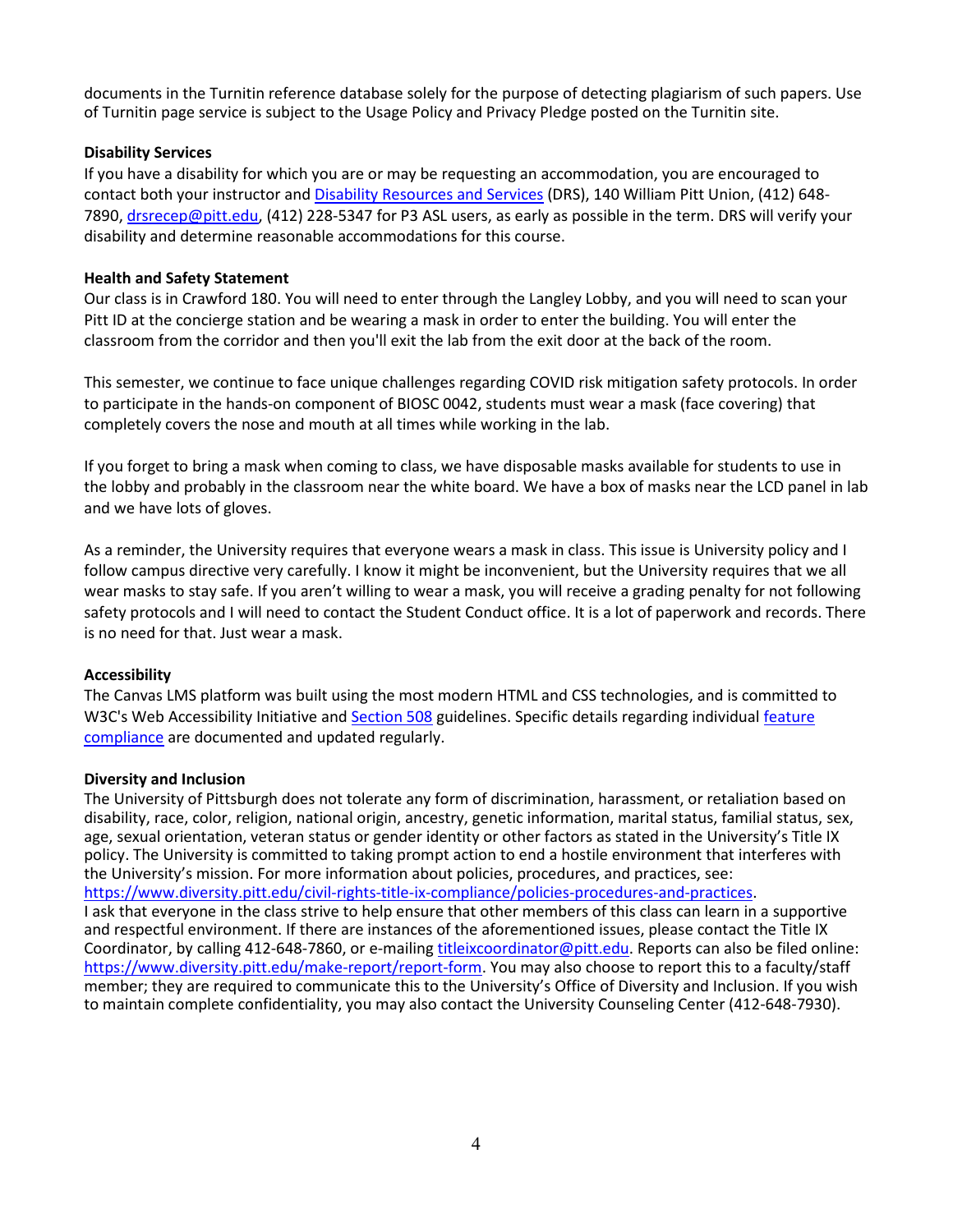### **Course evaluation:**

| Exam I and II (Practical exam: models, scopes, dissections)      | 250 pts ea.  | 500 | 53%   |
|------------------------------------------------------------------|--------------|-----|-------|
| 6 Quizzes (McGraw-Hill Connect online quizzes)                   | 20 pts ea.   | 120 | 13%   |
| 12 Assignments (tear off sheets or photocopied manual exercises) | 15 pts ea.   | 180 | 19%   |
| Poster infographic (long term project)                           | 50 pts       | 50  | 5.3%  |
| 5 In Lab TopHat Group quizzes                                    | 10 pts ea.   | -50 | 5.45% |
| Participation, activity, mask compliance and area cleanliness    | $0-40$ pts   | 40  | 4.25% |
|                                                                  | <b>Total</b> | 940 | 100%  |

**Make-up:** Make-up exams will be not allowed without a formal doctor's excuse in cases of illness or other paperwork in case of a personal circumstance.

# **Grading Scale:**

| A-        | 90-92    | A | 93-96 | A+ | 97-100 |
|-----------|----------|---|-------|----|--------|
| <b>B-</b> | 80-82    | B | 83-86 | B+ | 87-89  |
| C-        | 70-72    |   | 73-76 | C+ | 77-79  |
| D-        | 60-62    |   | 63-66 | D+ | 67-69  |
|           | $0 - 59$ |   |       |    |        |